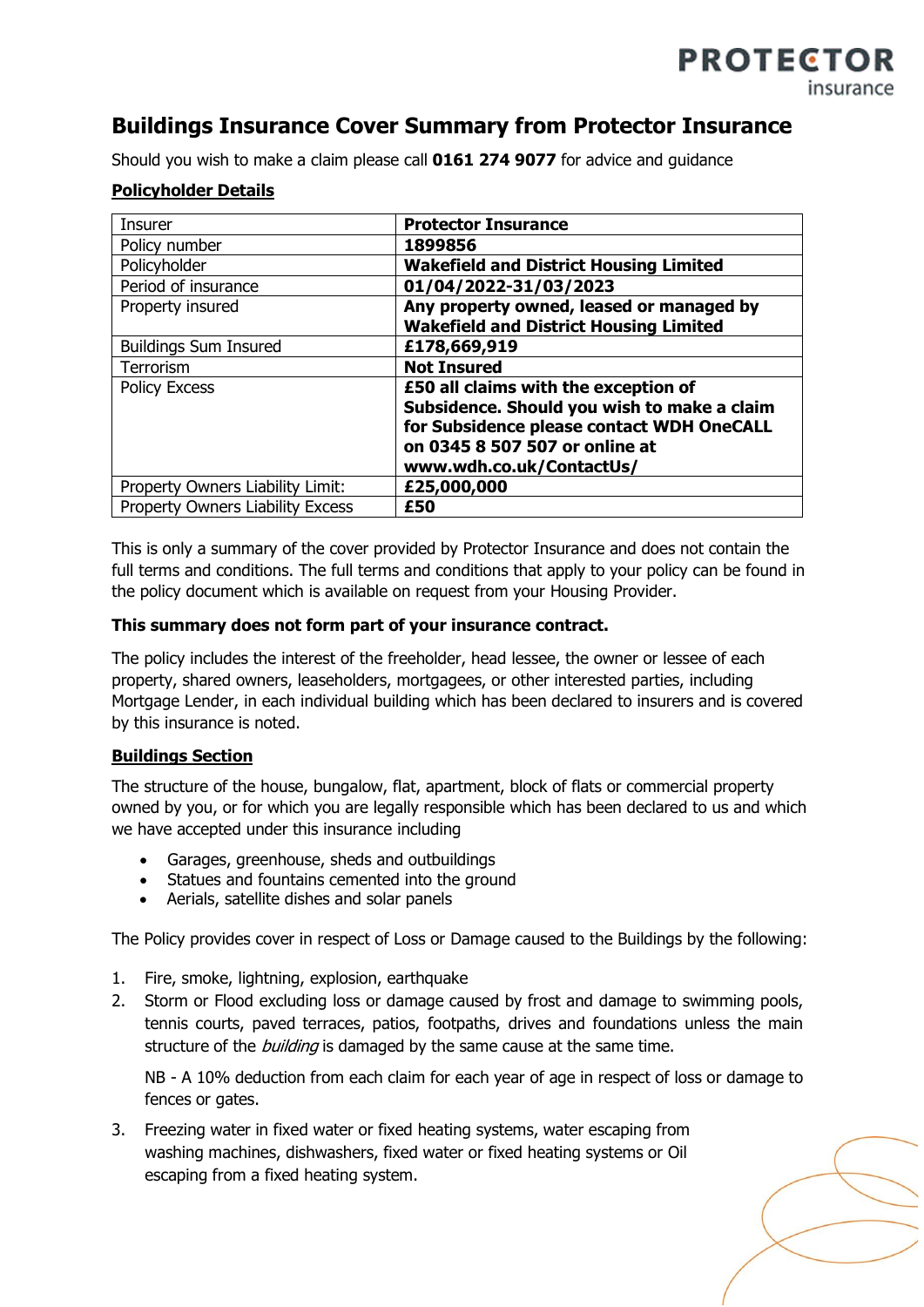

- 4. Riot, civil commotion, strike, labour or political disturbance.
- 5. Malicious Damage.
- 6. Theft or attempted theft.
- 7. Subsidence, heave or landslip of the site on which **your buildings** stand. Excluding Loss or damage to patios, drives, terraces, footpaths, tennis courts, swimming pools, statues, fountains, playgrounds and play areas, car parks, walls, fences and gates, canopies and closed circuit television systems, security equipment, fixed signs and external lighting unless the main structure of the buildings is damaged by the same cause and at the same time. Also excluding to solid floors, or damage caused because solid floors have moved, unless the foundations of the outside walls of the **buildings** is damaged by the same cause and at the same time.
- 8. Falling trees or branches, including the cost of removing the fallen part of the tree or the complete tree if totally uprooted
- 9. Falling aerials or satellite receiving equipment, their fittings or masts.
- 10. Impact by flying objects, vehicles, trains, animals or aircraft or anything dropped from them.
- 11. **Accidental Damage** to drains, pipes, cables and underground tanks (including gradually operating tree root ingress) used to provide services to or from the **buildings** which you, or any of the **residents** are legally responsible for
- 12. Accidental breakage of glass in doors or windows ceramic hobs if fitted, sanitary ware, solar heating panels fixed to and forming part of the **building**
- 13. **Accidental Damage** excluding loss or damage caused by any process of cleaning, repairing, renovating or maintaining the **buildings** or Anything stated under excluded from cover under items 1-12 above.

## **SOME POLICY EXTENSIONS TO THE BUILDINGS SECTION INCLUDE:**

- Damage to the property caused by the forced entry of the Emergency Services (other than as a result of actual or suspected criminal activities)
- Loss of keys where they are stolen
- Loss of Rent and cost of alternative accommodation
- Costs to locate the source of any damage caused to the building by leaks from fixed water pipes or the heating system. You must have the insurers written permission.

#### **Property Owners Liability Section**

#### **What is covered?**

Your legal responsibility to pay damages and/or costs to others awarded by any court of law within the geographical limits occurring at the buildings which are the result of accidental bodily injury to anyone or accidental damage to material property caused during the period of insurance.

- arising out of a defect in the buildings;
- incurred by virtue of either Section 3 of the Defective Premises Act 1972 or Section 5 of the Defective Premises Act (Northern Ireland) Order 1975 in connection with any building formerly owned or leased by or the responsibility of you provided that at the time of the incident giving

#### **What is Not Covered**